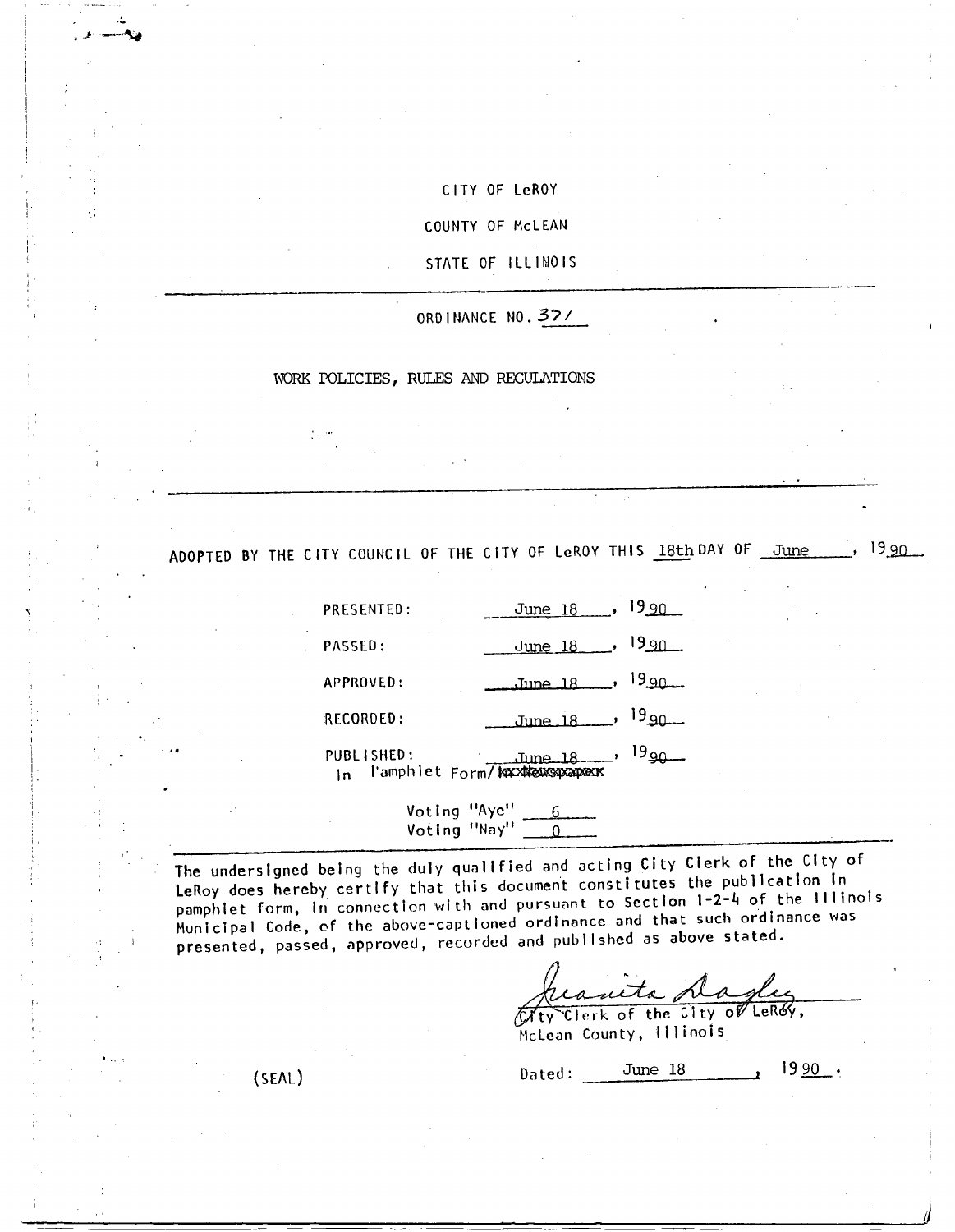BE IT ORDAINED by the City Council of the City of Le Roy, McLean County, Illinois in regular session this 18th day of June,1990, that the following work policies, rules and regulations for City Officers and Employees become effective and in full force May 1, 1990.

## SECTION I. HOLIDAYS AND PERSONAL DAYS

 $\alpha$  ,  $\beta$ 

The following holidays will be allowed each officer and full-time employee:

| NEW YEARS DAY | LABOR DAY                 | <b>BTRTHDAY</b>    |
|---------------|---------------------------|--------------------|
| MEMORIAL DAY  | THANKSGIVING DAY          | CHRTSTMAS          |
| 4TH OF JULY   | FRIDAY AFTER THANKSGIVING | FLOATING HOLIDAY - |

Two paid personal days for therfirst year of employment, three paid personal days per year after the first year of employment. Personal days are not accumulative.

Additional three days off for death in immediate family. This will include Mother, Father, Brother, Sister, Husband., Wife, Grandmother, Grandfather, Father-in-law, Mother-in-law. If time off falls in regular scheduled work days, employee will be paid in full for those three days.

The person's birthday must be taken on the date of his birthday. Should the birthday fall on another national holiday, on a Saturday, Sunday or on a day the person is not scheduled to work, the birthday holiday shall be taken on the preceding workday. If the birthday holiday is not taken on the day of the birthday or as designated above, he then loses the holiday and there will be no compensation made.

When an authorized holiday or its observed equivalent falls on an employee's regular scheduled workday, the employee shall be excused from work and shall be allowed a regular day's pay provided the employee works the employee's last full unexcused shift preceding the holiday and the employee's first full unexcused shift following the holiday. However, an employee shall not receive a regular day's pay for a holiday if the employee fails to work on such holiday when the employee was so notified before quitting time of the employee's tour of duty on the employee's last scheduled work day preceding the holiday. If an employee works on an authorized holiday or its observed equivalent, the employee shall be paid the employee's regular hourly rate for the first eight (8) hours worked.

If a holiday falls on a Saturday, the employee will be allowed Friday off in observance of the holiday. If a holiday falls on a Sunday, the employee will be allowed Monday off in observance of the holiday.

All employees who are required to work to maintain essential services to the City shall be compensated by an additional hour's pay for each hour worked in addition to regular holiday pay. Any employee not scheduled to work, who is required to work due to an emergency situation, shall be compensated at one and one-half  $(1\frac{1}{2})$  times his regular rate of pay in addition to the regular holiday pay-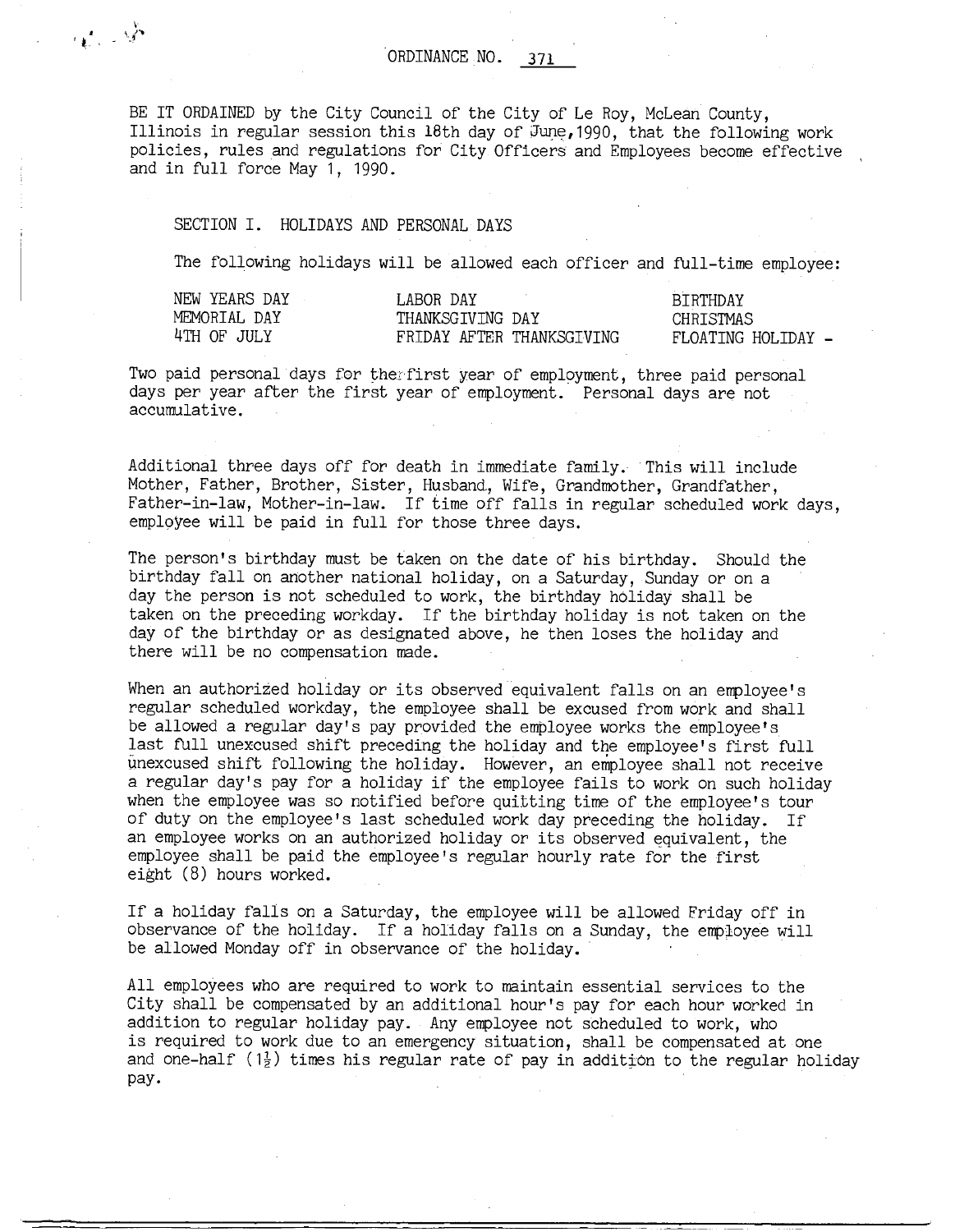### ORDINANCE NO. 371 cont.

4 d

 $\sim$ 

All overtime to be worked on a holiday shall be at the discretion of the Mayor, or in his absence, the Superintendent of the department and by consultation with the Chairman of the Committee of the Council that is connected with the department.

### SECTION II. SICK PAY AND INSURANCE COVERAGE FOR FULL-TIME EMPLOYEES

All full-time employees, after two (2) consecutive days of sick leave, must provide the City with a Doctor's statement of illness to qualify the employee for compensation for any additional sick days for the same illness.

A. Seven days sick leave allowance will be granted to all employees each fiscal year. Sick days will accumulate for maximum of thirty (30) days. Employees shall be allowed regular pay a basic rates on scheduled working days absent from duty when incapacitated by illness or physical injury (not compensable under workmans compensation act).

B. Department heads will approve sick leave absences and the burden of proof will be on the employees. To qualify for sick leave, all employees are required to notify their department Superintendent before the scheduled starting time that day. Failure to do so will result in loss of pay.

'C. Any part of an eight (8) hour day will be considered as a day of sick time.

D. Sick days are not to be used as personal time off. Anyone in violation of this policy will relinquish any sick time for the remainder of the fiscal year.

E. The City of Le Roy will pay on all full-time employees health insurancee with Dental Clause to a maximum rate of \$4915.68 per family. Any increase beyond this amount will be paid by employees. There will be  $\infty$ no readjustment if premium fluctuates or salary differential for single person coverage.

F. The City Clerk's health insurance with Dental Clause will be paid 100% by City for family coverage. Maximum contribution per year to be \$4915.68.

Sick leave is a privilege granted-to the employees by the City and is not a right of the employee.

Compensation for sick pay shall be figured on the basis of an eight-hour workday, not on hours worked that would create and overtime situation at the end of forty  $(40)$  hours worked.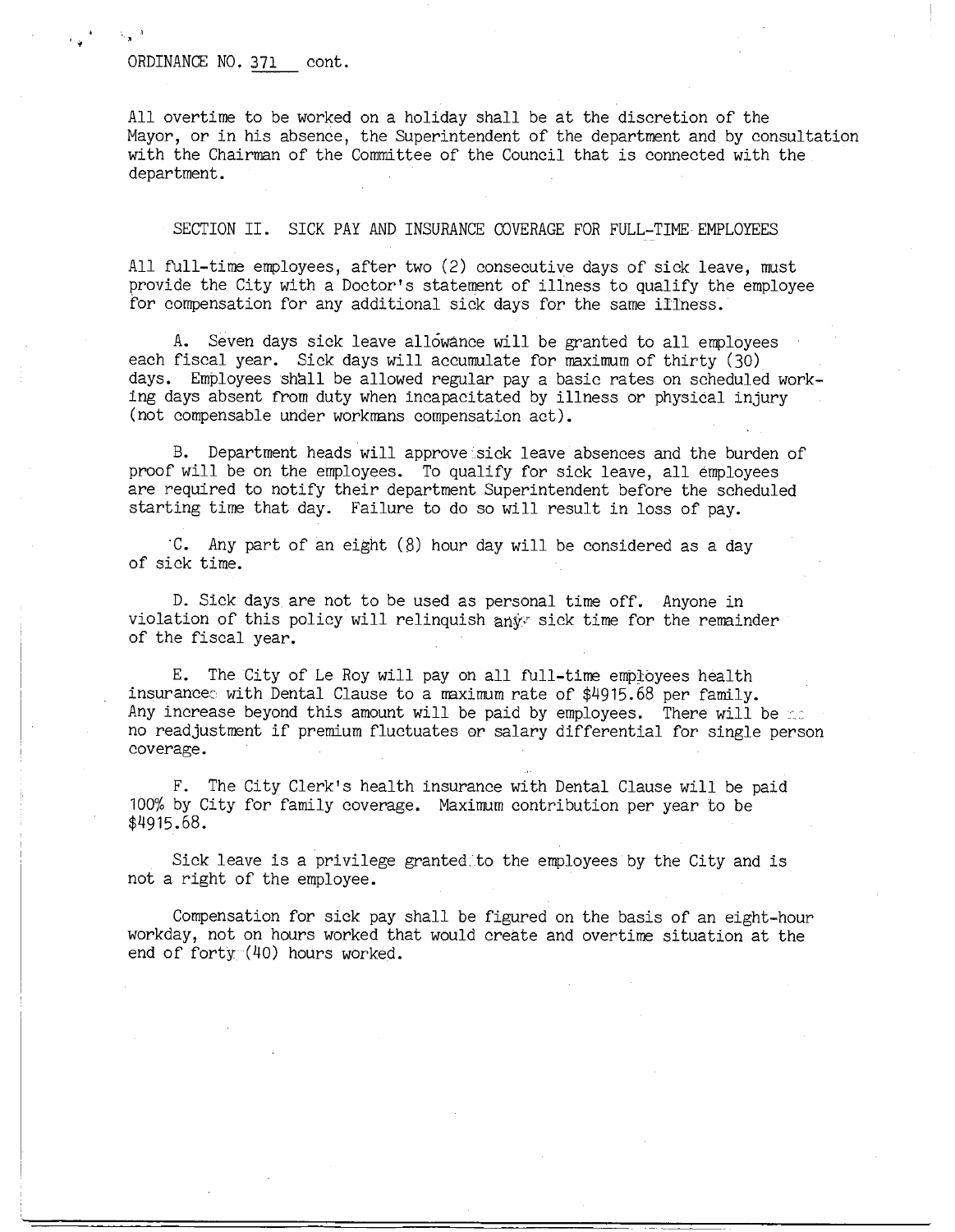ORDINANCE NO. 371 cont.

a e ' a

## SECTION III. VACATION TIME

Vacation shall be allowed in accordance with the following schedule:

| After 1 year employment   |  |
|---------------------------|--|
| After 2 years employment  |  |
| After 8 years employment  |  |
| After 15 years employment |  |

1 week 2 weeks 3 weeks 4 weeks

All vacations shall be taken and the person shall not be allowed to work the vacation days and receive additional pay or overtime.

Vacation may be taken one day at a time with prior.approval of department head but not to betaken in hours or one-half days due to additional administrative work load.

Only one person may be off at one time from each department.

Vacation will be allowed on the actual years of employment from the starting date of the person and-not on the fiscal year of the City.

One and one-half ( $1\frac{1}{2}$ ) years worth of vacation time may be accumulated without loss of time, however; any person with more than fifteen (15) years of employment or four (4) weeks of vacation must get approval of the department head and the majority of the City Council approval to take their vacation all at once due to the hardship it would create in that department.

For definition purposes, vacation time will be figured on an eight-hour workday, forty $7(40)$  hour week.

#### SECTION IV. MISCELLANEOUS

All employees will be required to learn and be trained to operate all machinery and vehicles necessary to their departments daily operation.

All coffee breaks shall be limited to fifteen (15) minutes in the first four (4) hours worked, and fifteen (15) minutes in the second four (4) hours worked. The time for the break shall start from the time the employee leaves the job site and it shall end when he again returns to that same job site or another site as assigned by the Superintendent of that department. .

Employees working at the overtime rate shall not qualify for the coffee.breaks as outlined above.

No Part-time personnel will be used without consent of Council.

All new personnel will be approved by the majority of the Council.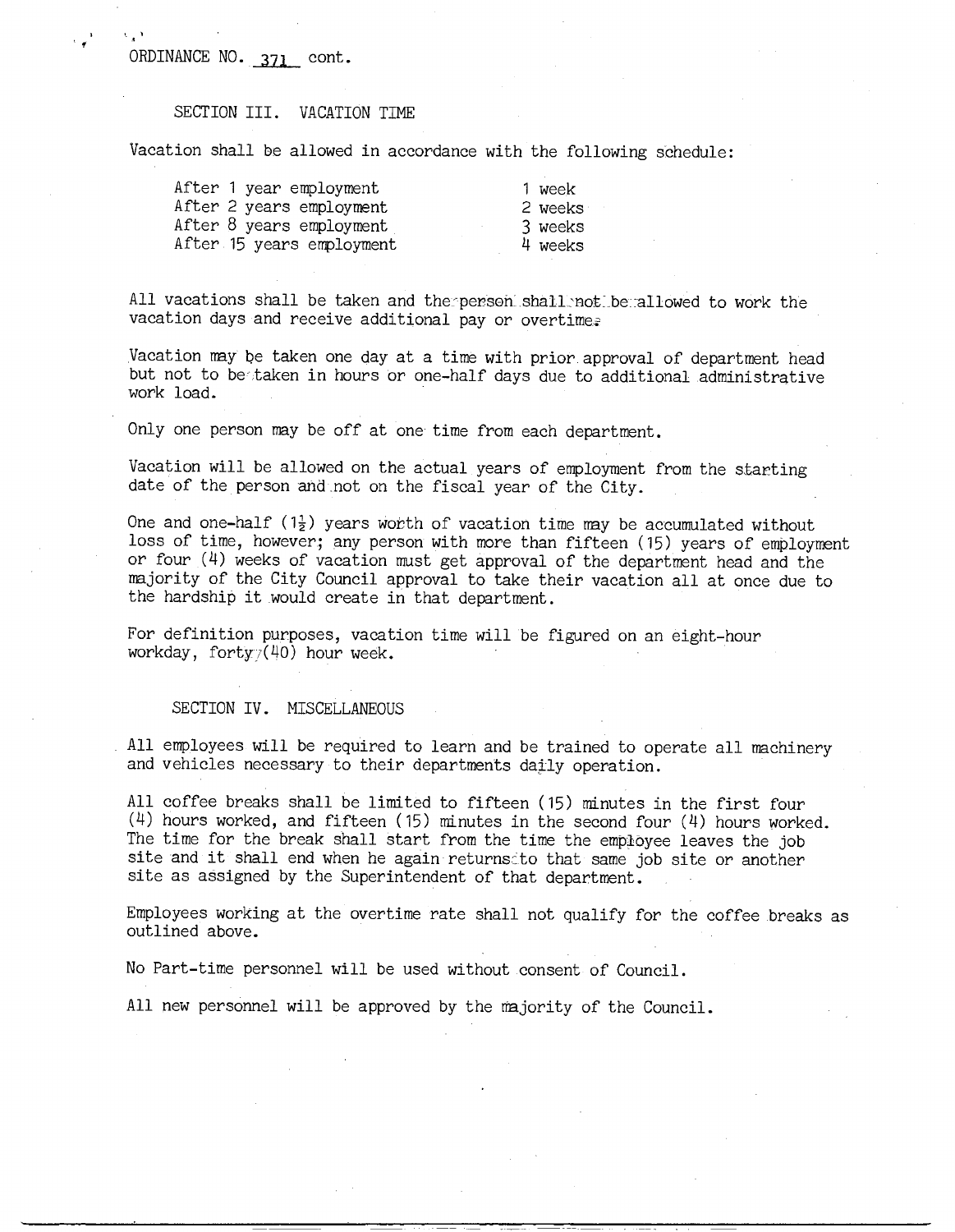ORDINANCE NO. 371 cont.

BE IT FURTHER ORDAINED that all prior ordinances or portions thereof of this City in conflict herewith be and they are hereby repealed.

PASSED BY the mayor and City Council or the City of Le Roy, Illinois, on the 18th day of June,1990.

Aldermen elected: 6

| Aldermen present: |                                                                              |  |  |                |  |
|-------------------|------------------------------------------------------------------------------|--|--|----------------|--|
|                   | AYES: Steve Dean, Gary Builta, Randy Zimmerman, William Swindle, Jerry Davis |  |  |                |  |
|                   |                                                                              |  |  | $David$ Spratt |  |

NAYS: None

у.

rl

Dagley, City Clerk of the

David Spratt

City of Le Roy, Illinois

APPROVED BY the Mayor of the City of Le Roy, Illinois this 18th day of June, 1990.

Jack W. Moss, Mayor of the City of Le Roy, Illinois

ATTEST:

(seal)

anite Magley City of Le Roy, Illinois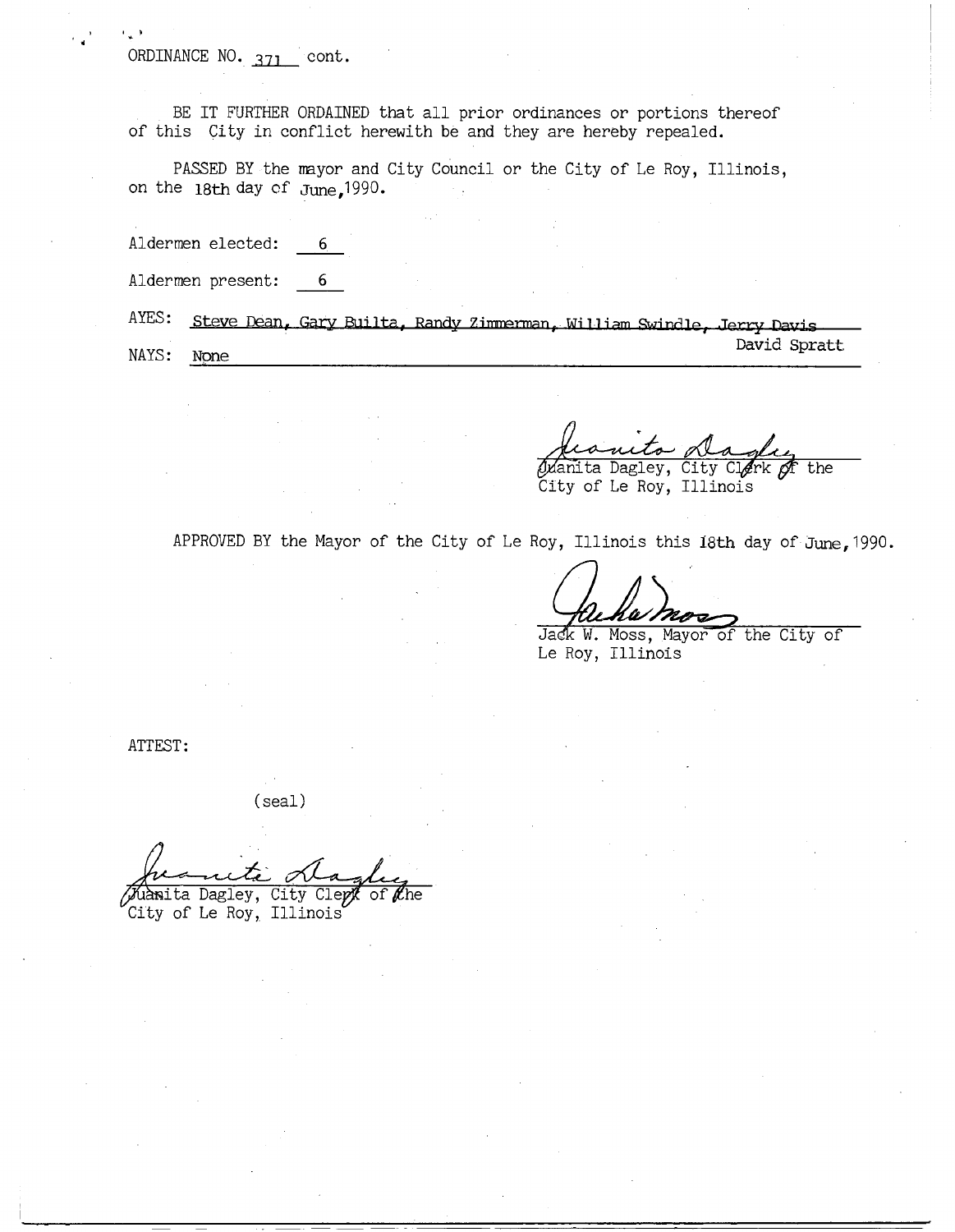#### **CERTIFICATE**

I, Juanita Dagley , certify that I am the duly elected and acting municipal clerk of the City of Le Roy , McLean County, Illinois.

I further certify that on  $\frac{\text{June }18}{\text{June }19}$ , 19 90, the Corporate Authorities of such municipality passed and approved Ordinance No. 371 , entitled:

### WORK POLICIES, RULES AND REGULATIONS

which provided by its terms that it should be published in pamphlet form.

The pamphlet form of Ordinance No. 371 , including the Ordinance and a cover sheet thereof was prepared, and a copy of such Ordinance was posted in the municipal building, commencing on June 18, 1990 and continuing for at least ten days thereafter. Copies of such Ordinance were also available for public inspection upon request in the office of the municipal clerk.

Dated at Le Roy , Illinois, this 18th day of June 1990

(seal)

t.

<u>v</u> Ala

(Juànita Dagley, Municipal Cyerk of the City of Le Roy, Illinois